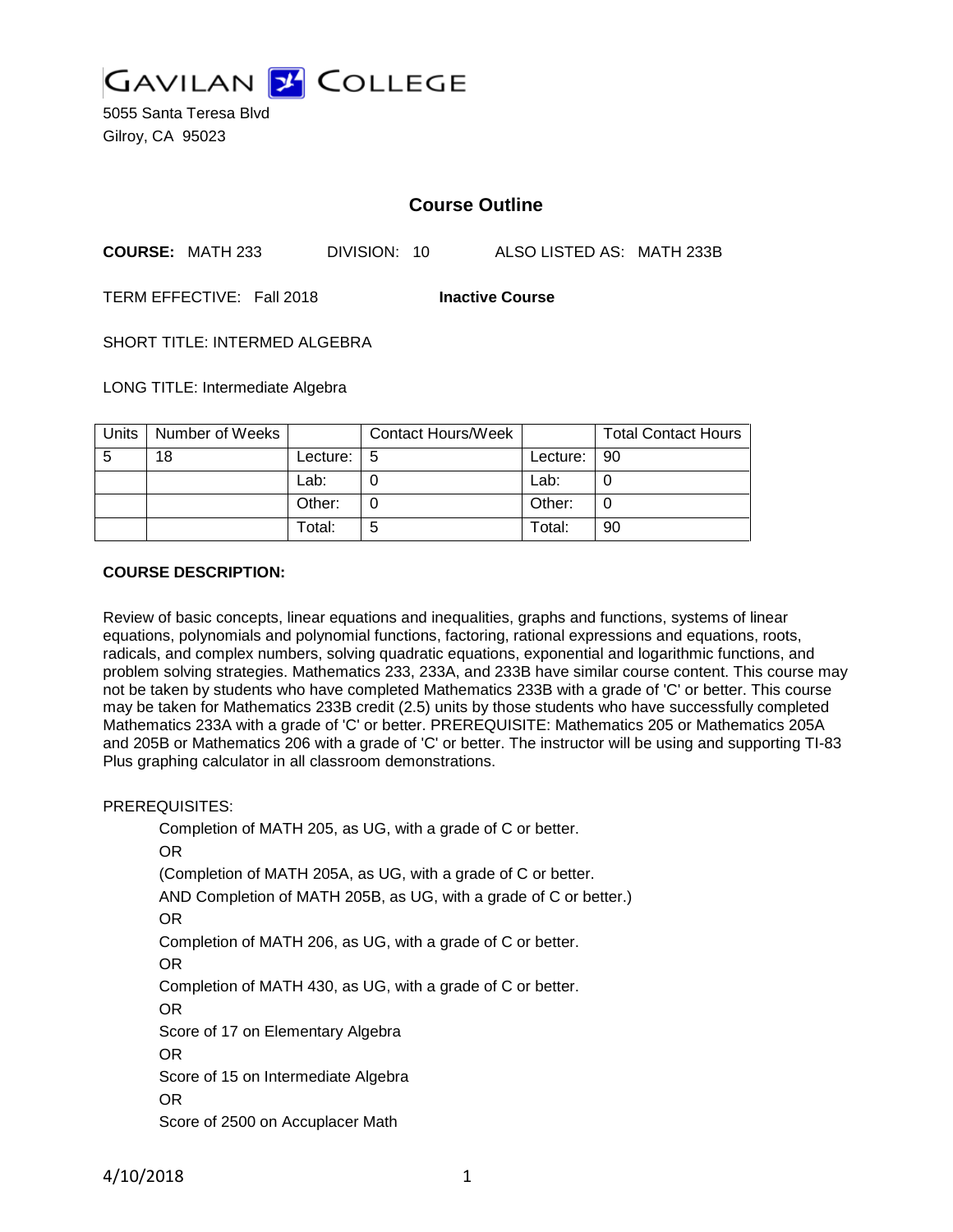# COREQUISITES:

CREDIT STATUS: D - Credit - Degree Applicable

GRADING MODES

L - Standard Letter Grade

REPEATABILITY: N - Course may not be repeated

SCHEDULE TYPES:

02 - Lecture and/or discussion

# **STUDENT LEARNING OUTCOMES:**

1. Analyze a variety of problems involving contemporary applications of linear, quadratic, exponential, logarithmic, and rational functions. Such applications include, but are not limited to bacterial growth, radioactive decay, earthquakes, compound and simple interest, and variation.

Measure: Quizzes, exams, projects, group work, and/or homework

ILO: 2, 7

GE-LO: B3

2. Determine and implement an appropriate method of solution for these problems.

Measure: Quizzes, exams, projects, group work, and/or homework

ILO: 7, 2

GE-LO: B3

3. Graph linear, quadratic logarithmic, and exponential functions, and utilize the graph in problem solving.

Measure: Quizzes, exams, projects, group work, and/or homework

ILO: 7, 2, 4

GE-LO: B3

4. Solve moderately complex equations and inequalities, some of which they will set up.

Measure: Quizzes, exams, projects, group work, and/or homework

ILO: 2, 7, 4

 $GF-I O<sup>+</sup> B3$ 

5. Demonstrate proficiency with a scientific calculator.

Measure: Quizzes, exams, projects, group work, and/or homework

ILO: 2, 3

GE-LO: B3

CONTENT, STUDENT PERFORMANCE OBJECTIVES, OUT-OF-CLASS ASSIGNMENTS

Inactive Course: 03/26/2018

5 Hours

Content: Review/Readiness Test; sets and other basic concepts, properties of and operations with real numbers, order of operations, solving linear equations and formulas. Applications of linear equations (word problems), Extensive homework will be assigned for these topics and all succeeding ones.

Student Performance Objectives: Student will be able to evaluate numerical and algebraic expressions using Order of Operations, solve a wide variety of linear equations and solve word problems involving linear equations.

5 Hours

Content: Additional application problems, linear inequalities, absolute value equations, problem solving strategies involving linear equations and inequalities.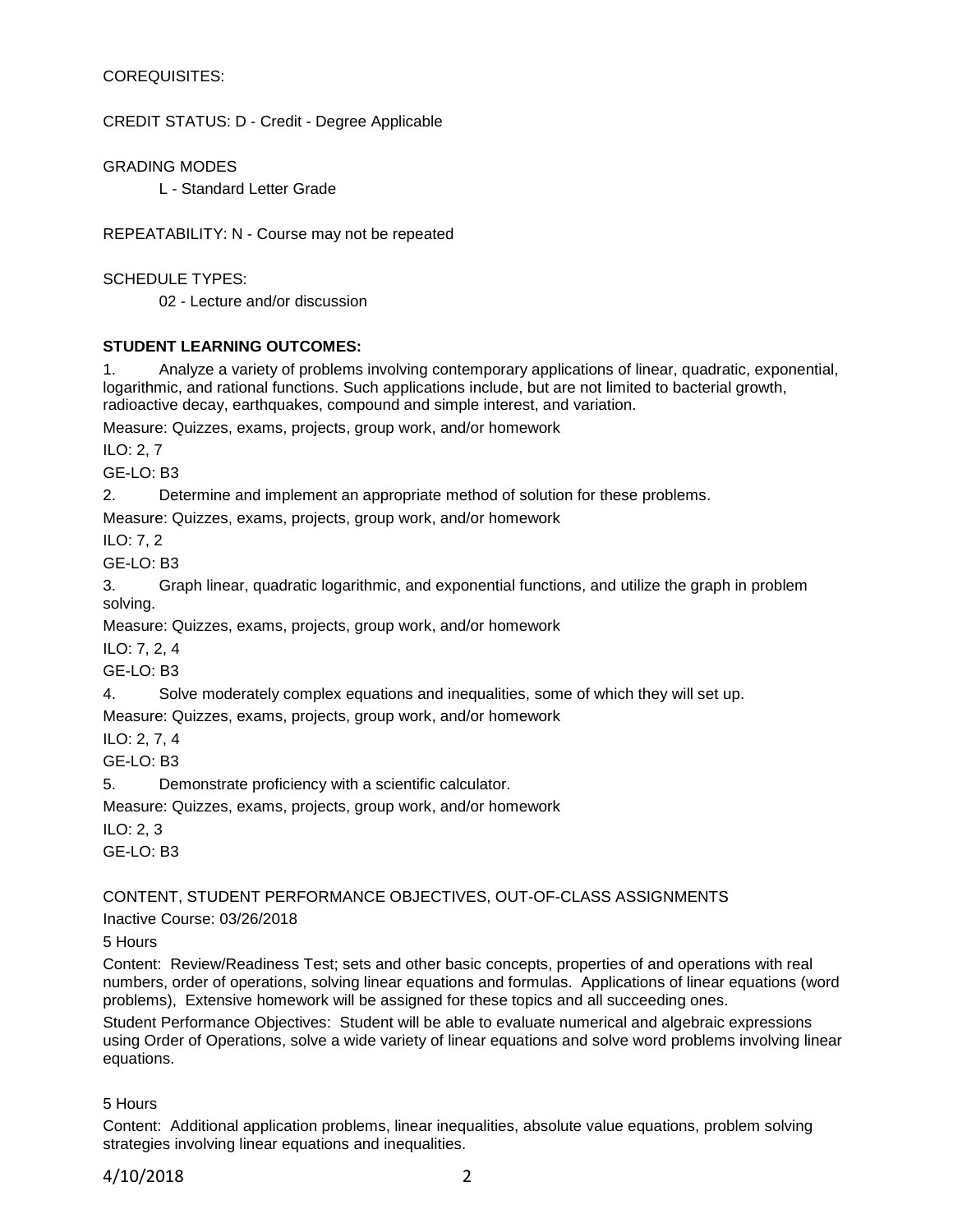Student Performance Objectives: Student will be able to solve linear inequalities, graph the solution on the numberline and express the solution in interval notation, solve absolute value problems and their applications.

## 5 Hours

Content: Cartesian coordinate system, distance and midpoint formulas, graphing linear equations, slope. Student Performance Objectives: Student will be able to plot points, find the distance between two points, given an equation graph the line and vice versa and identify slope and intercepts.

## 5 Hours

Content: Slope-intercept equation of a line, point-slope equation of a line, applications, relations and functions, and composition of functions.

Student Performance Objectives: Student will be able to: Find the equation of a line given a) slope and yintercept, b) point and slope, c) two points and d) other types of information about the line; Solve application problems; Given two functions f and g, find f+g, f-g, fg, f/g as well as the composite functions both graphically and algebraically.

## 5 Hours

Content: Solving systems of linear equations in two and three variables, problem solving strategies involving linear functions and systems of equations.

Student Performance Objectives: Student will be able to solve 2x2 and 3x3 systems of equations using graphing (for 2x2 only), substitution and elimination, and solve application problems involving systems of equations, including distance, solution mixture and investment problems.

### 5 Hours

Content: Addition, subtraction, multiplication and division of polynomials. Factoring monomial out of a polynomial, factoring by grouping, and factoring a trinomial.

Student Performance Objectives: Student will be able to add, subtract, multiply, divide polynomials, and factor out the Greatest Common Factor,and factor a trinomial.

### 5 Hours

Content: Difference of squares, difference and sum of cubes, review of factoring, solving polynomial equations by factoring, problem solving strategies involving polynomial functions and equations. A brief introduction to the quadratic formula.

Student Performance Objectives: Student will be able to: Factor any polynomial, including difference of squares, and sum and difference of cubes; Identify when a polynomial cannot be factored, solve an equation by factoring and using quadratic formula, and solve application problems involving polynomials.

### 5 Hours

Content: Introduction to rational expressions, simplifying, multiplying and dividing rational expressions. Student Performance Objectives: Student will be able to simplify, multiply and divide rational expressions.

# 5 Hours

Content: Adding and subtracting rational expressions, simplifying complex rational expressions. Student Performance Objectives: Student will be able to add and subtract rational expressions and simplify complex rational expressions.

# 5 Hours

Content: Solving rational equations, applications, variation problems, problem solving strategies involving rational equations.

Student Performance Objectives: Student will be able to solve a rational equation and solve applications of rational equations, including variation problems.

# 4/10/2018 3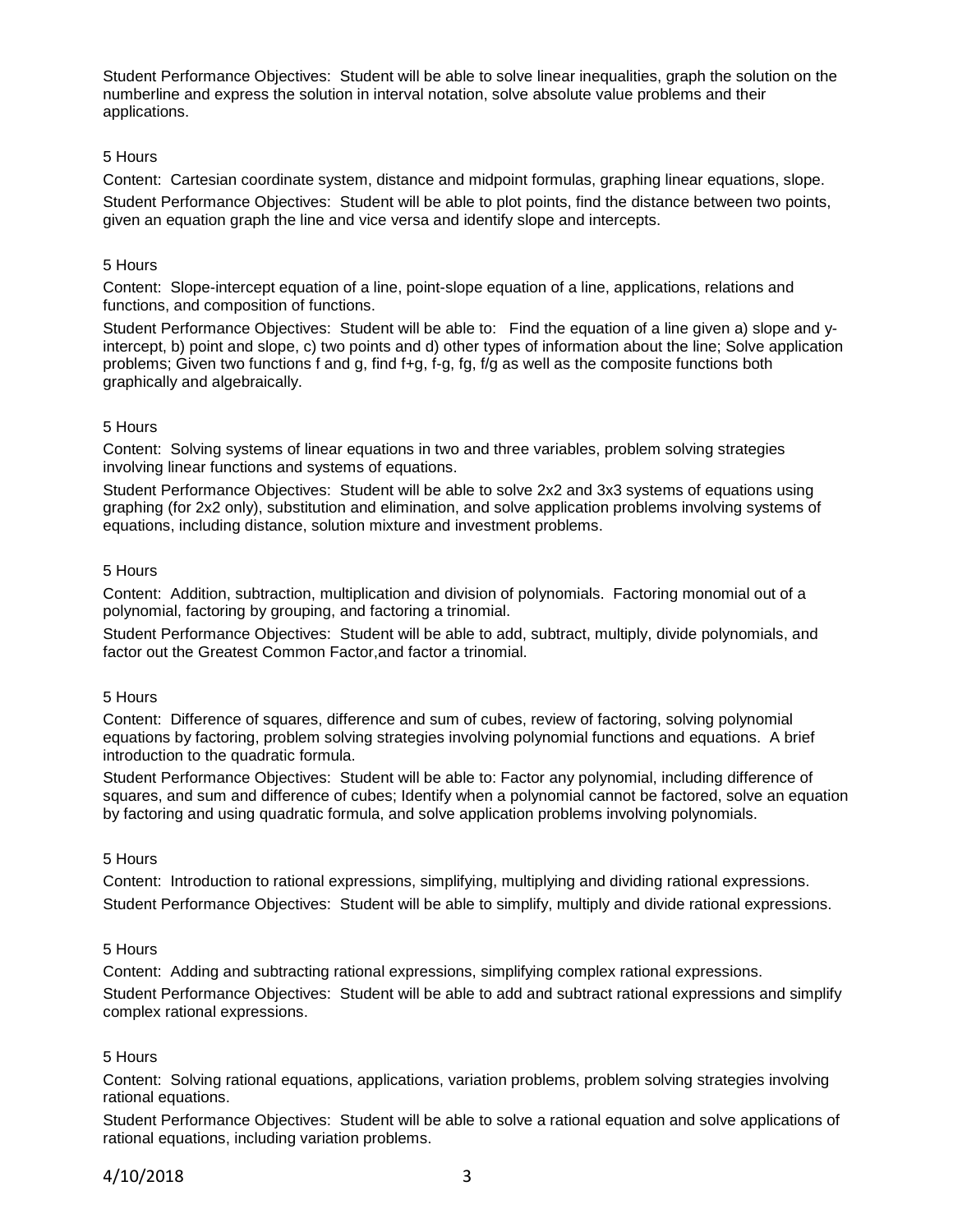# 5 Hours

Content: Introduction to roots and radicals, rational exponents, multiplying, dividing, and simplifying radical expressions.

Student Performance Objectives: Student will be able to express a radical expression with rational exponents and vice versa, simplify radical expressions by converting to exponential form and using properties of exponents, and multiply/divide rational expressions and simplify the result.

## 5 Hours

Content: Adding and subtracting radicals, solving radical equations, and complex numbers. Student Performance Objectives: Student will be able to add and subtract radical expressions, solve radical equations and add/subtract, multiply and divide complex numbers.

## 5 Hours

Content: Composite and inverse functions, graphing exponential functions and logarithmic functions, properties of logs.

Student Performance Objectives: Student will be able to determine when a function has an inverse, find it and graph, including exponential and logarithmic functions; use properties of logs to simplify logarithmic expressions.

## 5 Hours

Content: Solving logarithmic and exponential functions, natural exponential and logarithmic functions, problem solving strategies involving logarithmic and exponential equations.

Student Performance Objectives: Student will be able to solve logarithmic and exponential functions and solve applications thereof, including finance, population growth and decay problems.

### 5 Hours

Content: Solving quadratic equations by completing the square and by quadratic formula, applications, graphing quadratic functions, standard form of quadratic functions, problem solving strategies involving radicals and quadratic functions and quadratic and rational inequalities. Review for final exam

Student Performance Objectives: Student will be able to solve a quadratic equation by completing the square and using the quadratic formula, solve applications of quadratic functions, put a quadratic function into standard form and identify the vertex and other salient properties of the graph, and solve quadratic and rational inequalities.

2 Hours Final exam

# **METHODS OF INSTRUCTION:**

Lecture, group work.

# **METHODS OF EVALUATION:**

CATEGORY 1 - The types of writing assignments required: Percent range of total grade: 0 % to 15 %

If this is a degree applicable course, but substantial writing assignments are not appropriate, indicate reason:

Course is primarily computational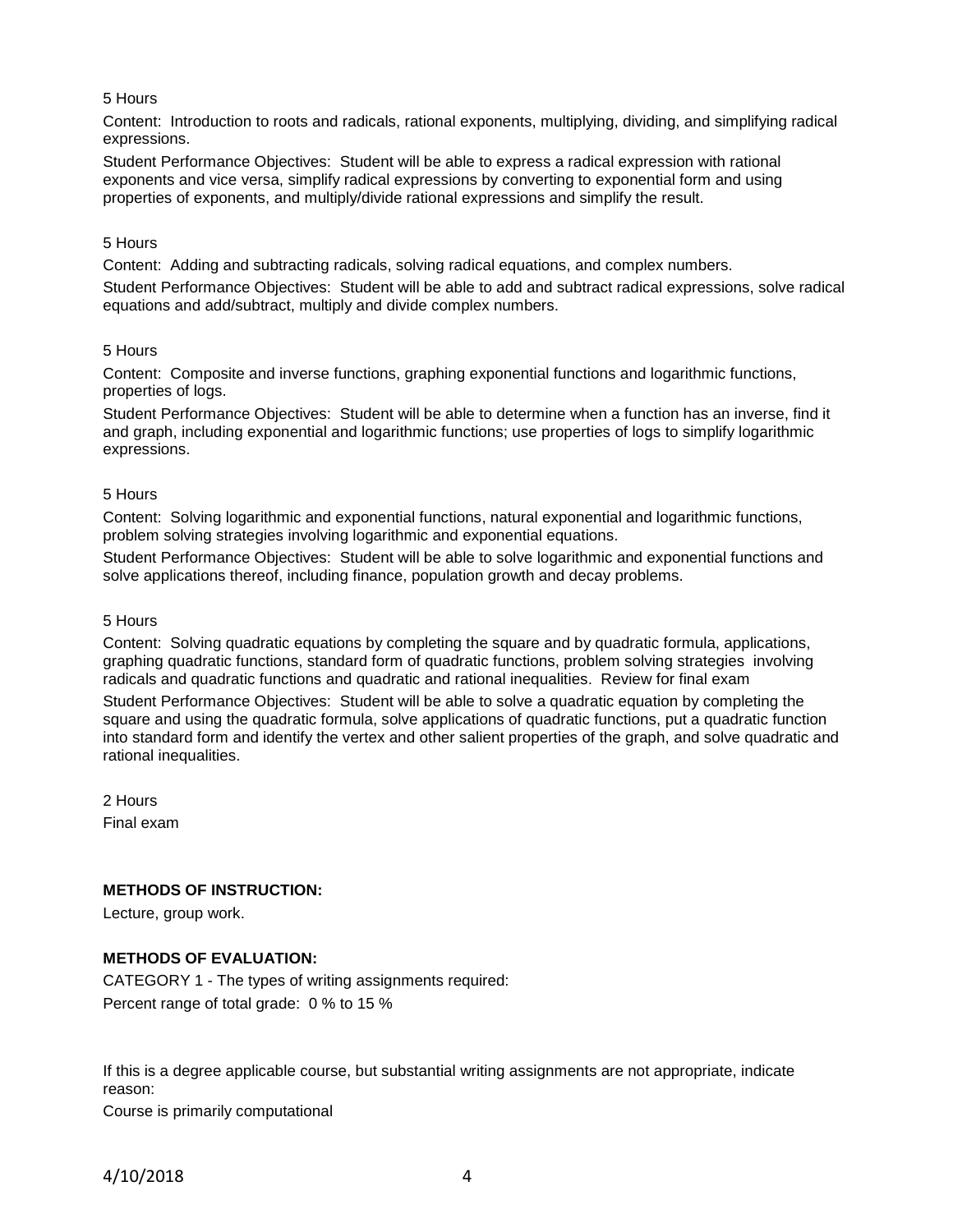CATEGORY 2 -The problem-solving assignments required: Percent range of total grade: 75 % to 95 % Homework Problems **Quizzes** Exams

CATEGORY 3 -The types of skill demonstrations required: Percent range of total grade: 0 % to 0 %

CATEGORY 4 - The types of objective examinations used in the course: Percent range of total grade: 0 % to 10 % Multiple Choice True/False Matching Items Completion

## **REPRESENTATIVE TEXTBOOKS:**

Required: Angel, Allen, "Title: Intermediate Algebra for College Students, seventh edition", Pearson Prentice Hall, 2008, or other appropriate college level text. ISBN: 0-13-238357-8 Reading level of text: 11th gradeVerified by: Ken Wagman Other textbooks or materials to be purchased by the student: scientific calculator

### **ARTICULATION and CERTIFICATE INFORMATION**

Associate Degree: GAV B4, effective 201470 CSU GE: IGETC: CSU TRANSFER: Not Transferable UC TRANSFER: Not Transferable

### SUPPLEMENTAL DATA:

Basic Skills: N Classification: Y Noncredit Category: Y Cooperative Education: Program Status: 1 Program Applicable Special Class Status: N CAN: CAN Sequence: CSU Crosswalk Course Department: CSU Crosswalk Course Number:

4/10/2018 5